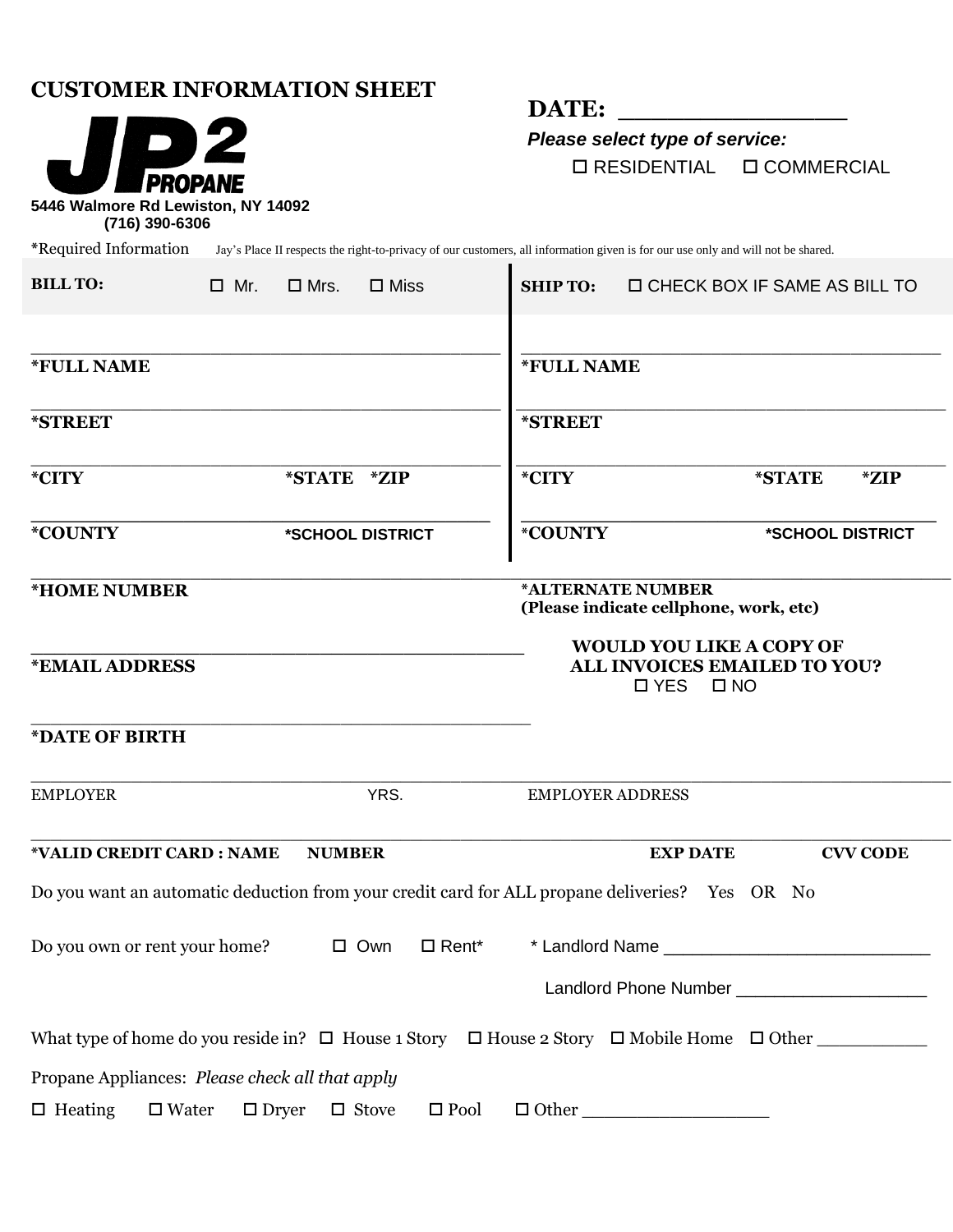| If no:                                                                                                                        | Has this home had propane installed before? _____Yes _____No                                              |                                                                                                                      |  |  |  |  |  |
|-------------------------------------------------------------------------------------------------------------------------------|-----------------------------------------------------------------------------------------------------------|----------------------------------------------------------------------------------------------------------------------|--|--|--|--|--|
|                                                                                                                               |                                                                                                           | Do you currently have propane? _____Yes _____No If yes, what company? ___________                                    |  |  |  |  |  |
|                                                                                                                               |                                                                                                           |                                                                                                                      |  |  |  |  |  |
|                                                                                                                               |                                                                                                           |                                                                                                                      |  |  |  |  |  |
| *Refer a friend program: A current customer will receive a credit towards their account when a new customer opens an account. |                                                                                                           |                                                                                                                      |  |  |  |  |  |
|                                                                                                                               | <b>Tank Size Needed</b>                                                                                   |                                                                                                                      |  |  |  |  |  |
|                                                                                                                               | $\Box$ 120 Gallon $\Box$ 320 Gallon $\Box$ 500 Gallon $\Box$ 1000 Gallon                                  |                                                                                                                      |  |  |  |  |  |
|                                                                                                                               |                                                                                                           | *APPROXIMATELY HOW MANY GALLONS OF PROPANE DID YOU USE LAST YEAR? ______________                                     |  |  |  |  |  |
| *SIGNATURE                                                                                                                    |                                                                                                           | <b>DATE</b>                                                                                                          |  |  |  |  |  |
|                                                                                                                               |                                                                                                           |                                                                                                                      |  |  |  |  |  |
|                                                                                                                               | *SPOUSE'S SIGNATURE (If joint account)                                                                    |                                                                                                                      |  |  |  |  |  |
|                                                                                                                               |                                                                                                           |                                                                                                                      |  |  |  |  |  |
|                                                                                                                               | By signing this form you are agreeing to abide by the Service Agreement set forth by Jay's Place II, LLC. |                                                                                                                      |  |  |  |  |  |
|                                                                                                                               |                                                                                                           | By signing this form you are agreeing to pay a yearly tank rental fee of \$12.00 plus any applicable taxes per tank. |  |  |  |  |  |

All prices are subject to change based on market price without notice.

This information will be kept confidential between the customer and Jay's Place II, LLC.

This information will only be used to determine propane needs and in any attempt to collect a debt.

In the event that your account defaults a charge of \$225.00 will be added to your account to cover the pickup expense of the tank.

Minimum Delivery is 100 gallons.

Jay's Place II. LLC 5446 Walmore Road Lewiston, NY 14092 716-390-6306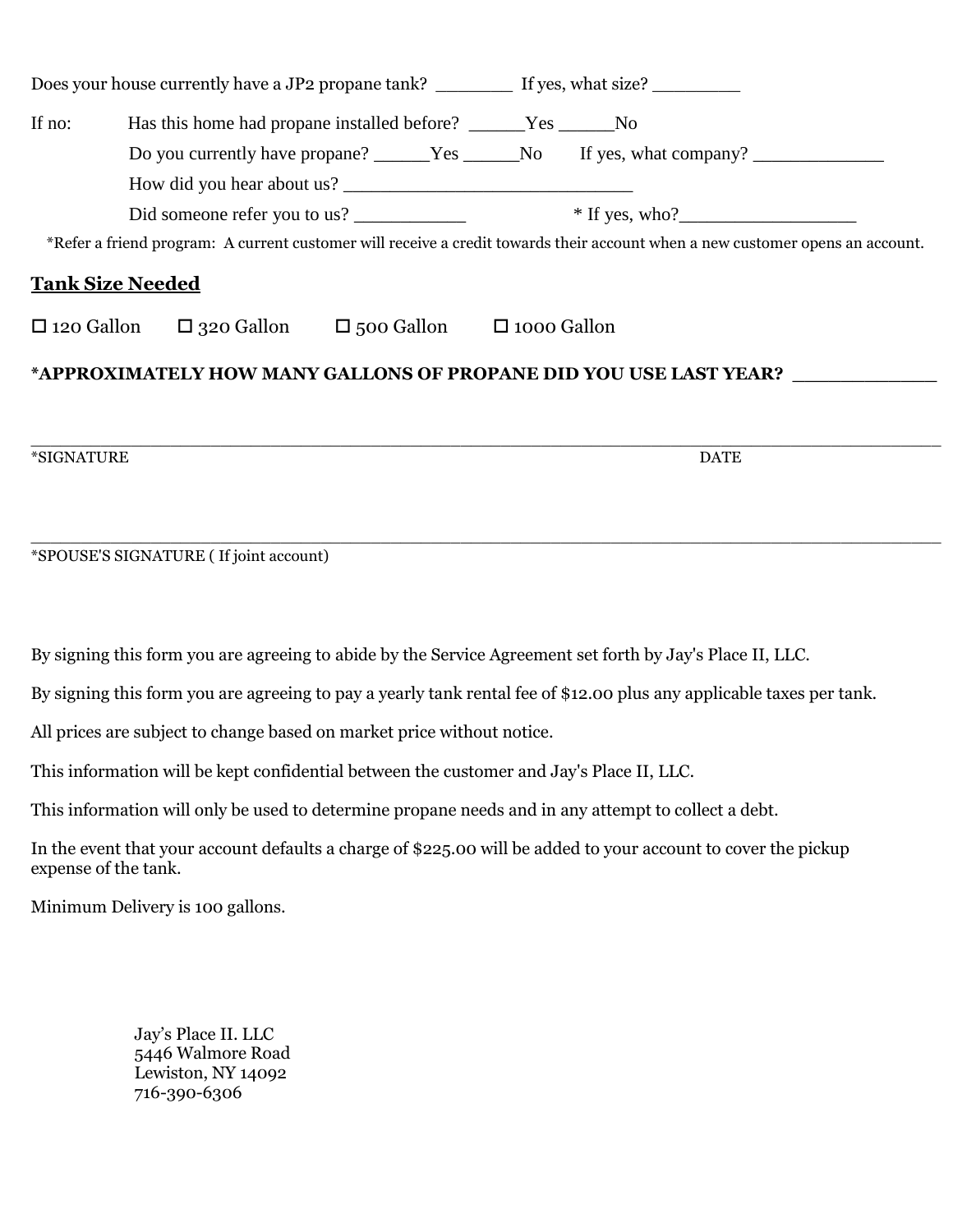

## *DELIVERY SERVICES:*

Please make your selection by checking which service you would like at the bottom of this page. Your selection can aid us in scheduling your deliveries by using our zone delivery routes.

# **AUTOMATIC DELIVERY**

Automatic delivery means that it will be our responsibility to make sure that you do not run out of propane, if you do, it will be our responsibility to get you the product as soon as possible with no fees. Delivery routes are scheduled monthly from October to April.

Deliveries will not be made if your account has an open balance. However, if you have an overdue invoice by more than 30 days, we have the right to change your account to Will Call. COD customers are not eligible for automatic deliveries.

### **WILL CALL DELIVERY**

Will call delivery means that you are responsible for watching your propane levels and you must call the office to schedule a delivery when you get to 30% ( we need at least 24hrs notice before you need a delivery – weather permitted) The minimum delivery is 100 gallons. The new fees are as follows:

- $\geq$  Same day delivery \$50.00
- Emergency delivery **AFTER** business hours (4:00 pm) \$75.00
- Emergency weekend deliveries (Saturday & Sunday) \$100.00
- Safety Check Service Fee \$50.00 **THIS FEE IS IN ADDITION TO ANY OTHER FEES** \*\* Running out of propane requires our technician to do a safety check

All of these fees are on top of the regular propane price and only apply to the will call deliveries.

#### **Please Note:**

- Balances must be paid in full before you will receive another delivery. This applies to both automatic and will call customers.
- Full payment is due 15 days from delivery date. Accounts overdue by 30 days or more will be subject to a 1.5% late penalty or \$3.00, whichever is greater and future propane deliveries will be delivered **COD only**.
- Accounts overdue by 30 days or more may be scheduled to have their regulator pulled. There is a fee of \$35.00 to reinstall a pulled regulator.
- Accounts overdue by 45 days will be charged to your credit card.
- If your account is overdue by 60 days or more your account may be sent to collections and we will have our tanks repossessed resulting in a fee of \$225.00.

*Please select one of the boxes, sign this letter and return it with your customer application*.

### **Automatic Will Call**

Signature\_\_\_\_\_\_\_\_\_\_\_\_\_\_\_\_\_\_\_\_\_\_\_\_\_\_\_\_\_\_\_\_ Date \_\_\_\_\_\_\_\_\_\_\_\_\_\_\_

Print Name

### **On A Courtesy Note:**

The driver asks that your driveway is clear on the day of delivery. If a driver feels that he cannot use your driveway, he will refuse your delivery.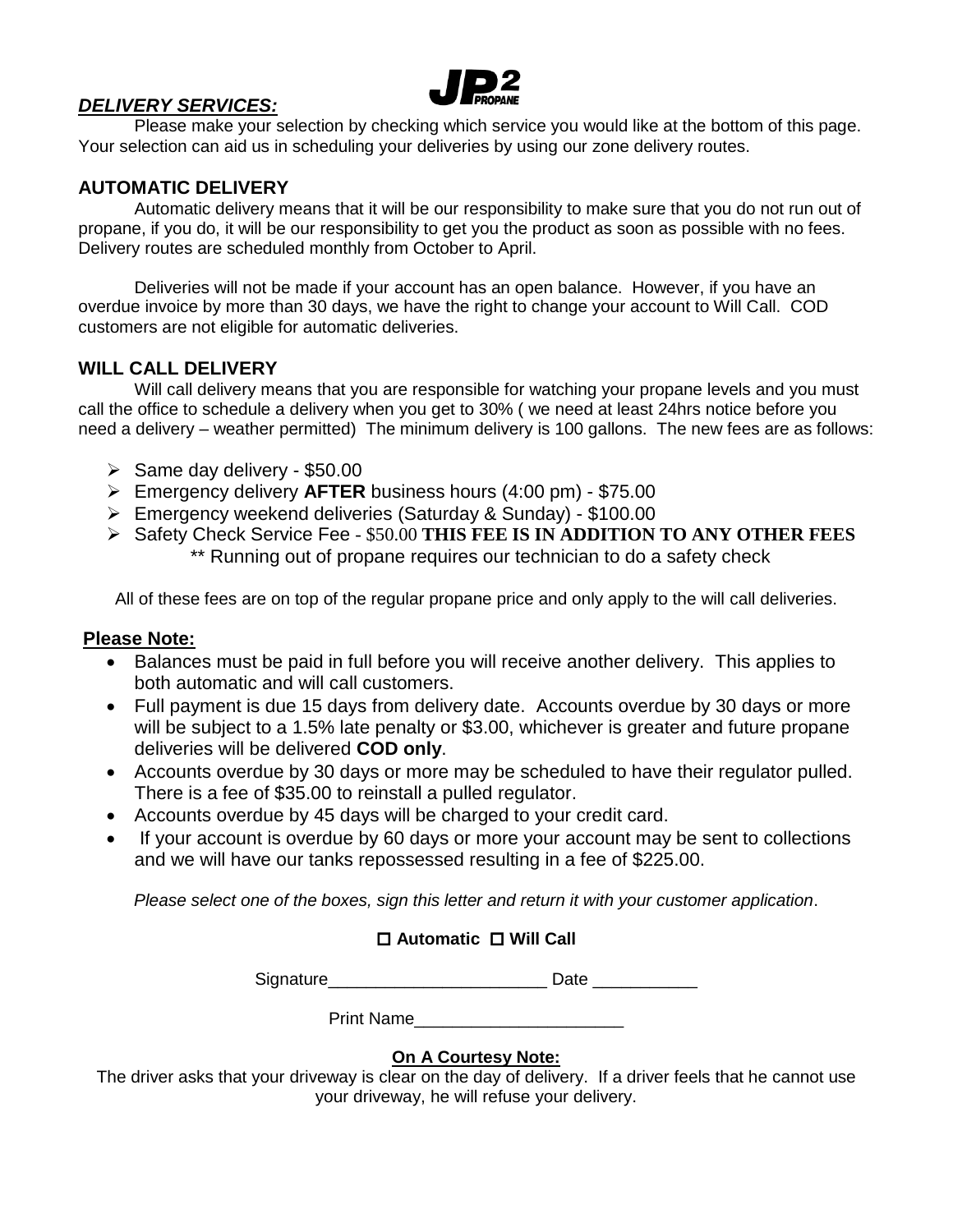

For Jay's Place II LLC (JP2) customers ("you" or "your"), the new Terms and Conditions will become effective the date of this Notice, unless your agreement does not permit such modification.

### **GENERAL TERMS AND CONDITIONS FOR CUSTOMERS:**

1. **ACCEPTANCE OF THESE TERMS AND CONDITIONS.** By accepting delivery of propane or by paying any invoice from the Company, you are deemed to have accepted these Terms and Conditions.

2. **TERM** Your term is the period of time for which you have agreed to maintain service with us. If you did not sign a customer contract, your Term will be determined as the date you began service with the company.

### 3. **LEASED EQUIPMENT**

A. **General Provisions.** Upon request, the Company ("us" or "our" or "we") will lease and provide to you various equipment, including a propane storage tank or cylinder, regulator(s), and related equipment (the "Leased Equipment"). In the interest of safety, you will not allow anyone to make any adjustments, connections or disconnections to the Leased Equipment or remove or pump-out the tank without our written permission. You agree that if you sell the residence where the Leased Equipment has been installed, you will notify the Company at least 30 days in advance that the sale is taking place and will inform the buyer that the Leased Equipment is owned by the Company. You agree that only propane sold by the company will be used with the Leased Equipment.

B. **Propane System Maintenance & Repair.** Except for the Leased Equipment, you are responsible for the maintenance and repair of your entire propane system, including compliance with applicable laws and regulations. You are required to notify us in the event that you disconnect the propane system or add or remove appliances so that we may conduct a leak check on the Leased Equipment. You will notify the Company immediately if the Leased Equipment is damaged or malfunctions, or if you experience any problems with the Leased Equipment.

C. **Tank Rental.** You agree to pay the Company annual tank rental during the period the Leased Equipment is installed at your residence. The rental amount is per tank and prices are subject to change.

D. **Access to Equipment.** You agree that the Company has an irrevocable right of entry and exit to your property, without prior notice, to deliver propane or to install, repair, service, or remove the Leased Equipment, or to perform any other services that the Company deems reasonably necessary. You agree to provide the Company with safe, free and unimpeded access to the Leased Equipment, including, but not limited to, access free of ice, snow, water, mud and other hazards. You will mark or otherwise identify the location of septic systems, leach pits, underground ponds and similar underground features as necessary to allow the Company to safely install the Leased Equipment, perform services, and make deliveries. You agree that the Company has no obligation to contact you to access the Leased Equipment and may suspend deliveries or service in the event the Company is unable to reasonably access the Leased Equipment. You agree to promptly surrender to the Company the Leased Equipment when your relationship with the Company is terminated for any reason.

E. **Title to Equipment.** The Leased Equipment will at all times remain the property of the Company and will not become a fixture or a part of your real property.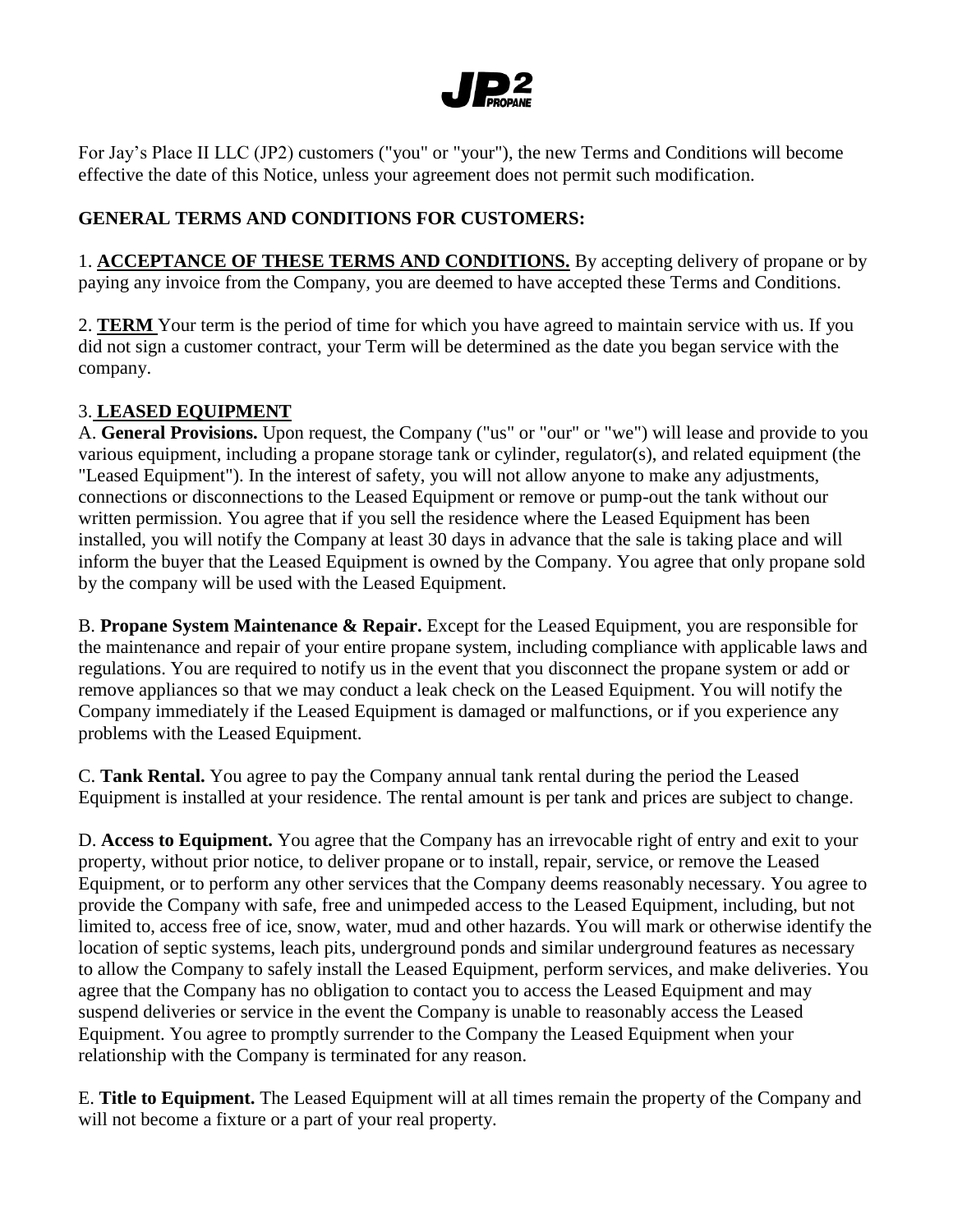F. **Propane Meters.** If you have a Company propane meter installed on the Leased Equipment, you will be billed for your actual propane usage rather than per delivery. The Company reserves the right to bill you based on an estimated usage amount, which will later be followed-up by an actual reading, based on which: (i) you will receive a credit to the extent that the estimated amount exceeds the actual propane usage amount or (ii) you will be charged an additional amount to the extent that the actual amount of propane used exceeds the estimated amount.

4. **SAFETY INFORMATION.** Safety information has been or will be supplied in your Welcome Packet. If you did not receive the safety information, please contact us at 716-390-6306 and we will mail this information to you. Additionally, the Company's safety warnings are also contained on our website [www.jp2propane.com](http://www.jp2propane.com/) or visit **[www.propanesafetyfirst.com](http://www.propanesafetyfirst.com/)**. We strongly advise you to regularly visit our website to view those and other important safety warnings. **If you smell propane or experience any other adverse propane condition or safety-related matter, you should immediately contact JP2 immediately.**

# 5. **PROPANE DELIVERY** The Company offers two types of propane delivery:

**Automatic** – Under this delivery option, the Company will make periodic deliveries to you on either a fixed cycle basis or based upon a number of forecasting factors, including temperature conditions and your specific usage patterns. To ensure accurate forecasting, we request that you update the Company with any changes in your usage or appliances.

Will **Call** – Under this delivery option, you must request a propane delivery. The Company recommends you order a delivery when your tank is at approximately 30% to ensure a timely delivery. Most Will Call deliveries will be made within 5-7 business days after your request. Weather and other factors may affect delivery times. Expedited delivery requests may be assessed a Special Trip Charge.

## 6. **PRICING, FEES, RATES, AND CHARGES.**

### A. **General Provisions:**

You agree to pay the Company's price per gallon, fees, rates, and charges in effect on the date that propane is delivered for Automatic delivery or ordered for Will Call delivery, when services are rendered, or as may be set forth on the delivery ticket.

B. **PRICE** Unless you have an agreement which determines your price, you will receive the Company's daily market price per gallon that is set at the Company's discretion, which includes, among other things and without limitation, our costs to procure the propane, freight and transportation, and may vary depending upon the volume of propane purchased by the customer, customer classification, ownership of propane tank and competitive conditions. You may contact the office to receive current pricing information as pricing changes frequently and without prior notice to the customer.

### C. **Current Fees and Charges.**

In addition to the price per gallon, the Company will apply other fees and charges to your account depending on the services requested and/or required. The fees and charges provided below are the most frequently assessed, but other fees and charges may apply depending on the services rendered. Please contact the office for specific questions regarding fees and charges and for updated amount information. THE FEES LISTED BELOW ARE NOT GOVERNMENT IMPOSED, NOR ARE ANY PORTION OF THEM PAID TO ANY GOVERNMENT AGENCY. THE COMPANY RESERVES THE RIGHT TO CHANGE ITS FEES, RATES, AND CHARGES WITHOUT PRIOR NOTICE.

**Request Tank Pick Up** - For customers with Leased Equipment, you have received certain benefits from the Company in exchange for your service commitment, which may include, but are not limited to, the installation costs of the Leased Equipment. In the event that you terminate propane service with the Company, the Company will charge you a request for tank pick up. This Fee is \$50.00.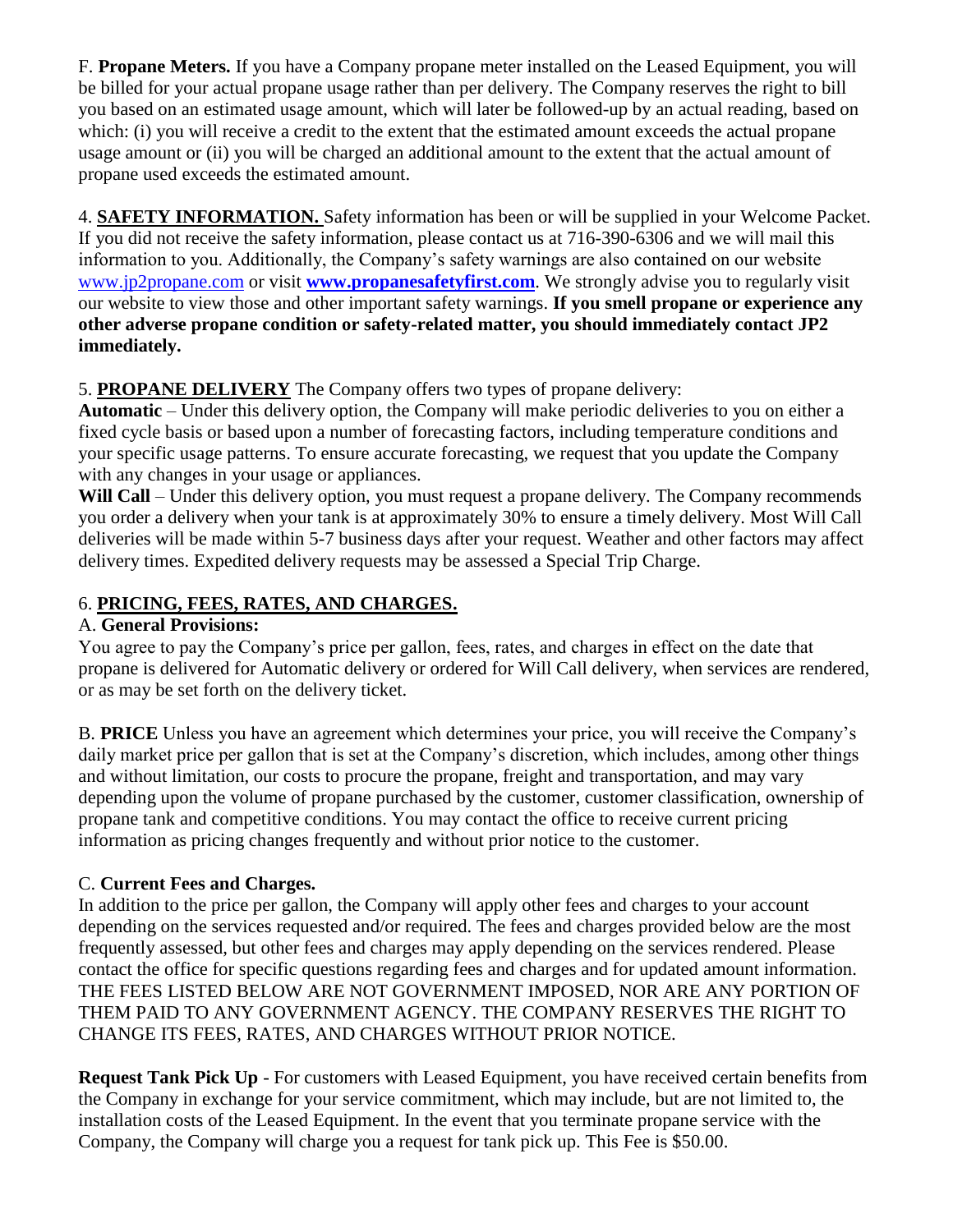**Pump-Out/Restocking Charge** - This charge is assessed when the Company is required to pump out a tank that contains propane in excess of five percent water capacity in order to remove a Company-owned tank from the customer's property. You can avoid this charge by continuing service with the Company until the supply of propane in the tank is less than five percent. Depending on the size of the tank/cylinder, this charge may be up to \$50.00.

**Leak Check Charge** - This charge is applied when the Company must perform a leak check to verify that the propane system does not have any leaks. This test is required by law under certain circumstances, which may include: when a new piping system is installed, if the gas has been turned off for any reason or if there has been an interruption of gas service, or in the event a leak in the system is suspected. The Safety Check Service Fee is \$50.00.

**Reconnect Charge** - In the event that your tank is locked off by the Company due to nonpayment, this fee will be assessed to remove the lock, perform a leak check and put your propane system back into service. The fee as of the date of this Notice is \$80.00.

**Returned Check Fee** - This fee is intended to cover the deposit return fee assessed by financial institutions and related administrative expenses associated with the return of a customer check for insufficient funds. The Returned Check Fee is \$50.00.

**Service Dispatch Charge** - This charge is applied when a service technician is requested to a customer's residence or other location to perform diagnostic or other service work on customer-owned equipment or to pick-up a Company-owned tank or cylinder. The Service Dispatch Charge as of the date of this Notice is \$50.00. This charge will not be credited toward service work performed and additional charges may be assessed depending upon the nature of the service work required.

**Special Trip Charge** - This charge is incurred by customers who request deliveries within forty-eight (48) hours or non-emergency service after business hours or on weekends. This charge can vary due to the distance involved and/or the time required to service the request and can be obtained from the office. See Delivery services of the application for a list of the current rates.

**Tank Rental** - See Section 3C.

7. **PAYMENT TERMS AND LATE FEES.** If you have received credit terms from the Company, you will be billed after propane is delivered or services are rendered, unless you have enrolled in a budget payment program. If you dispute an invoice or believe your invoice is inaccurate, you must contact the office within thirty (30) days of receipt. You agree to pay the Company's price per gallon and all fees, rates, and charges on or before the due date indicated on the invoice. If you fail to pay all amounts owed to the Company by the applicable due date, the Company may, unless prohibited by law, add a monthly late charge of 1.5% of the average daily balance until paid or a late charge of \$36.00, whichever is greater. In the event you fail to make a payment on the outstanding amount owed, the Company may, after providing written notice to you, suspend service and/or place a lock on the Leased Equipment. If the Company places a lock on the Leased Equipment, all amounts outstanding (including the applicable Reconnect Fee) must be paid in full before service will be restored. The Company reserves the right to require you to pay for propane deliveries or services in advance or to post a cash deposit, which may be applied by the Company at any time in whole or in part to the outstanding balance.

8. **LICENSES, PERMITS AND TAXES.** You agree to pay for all licenses, permits, and taxes associated with the sale or use of the propane and Leased Equipment or service covered by these Terms and Conditions.